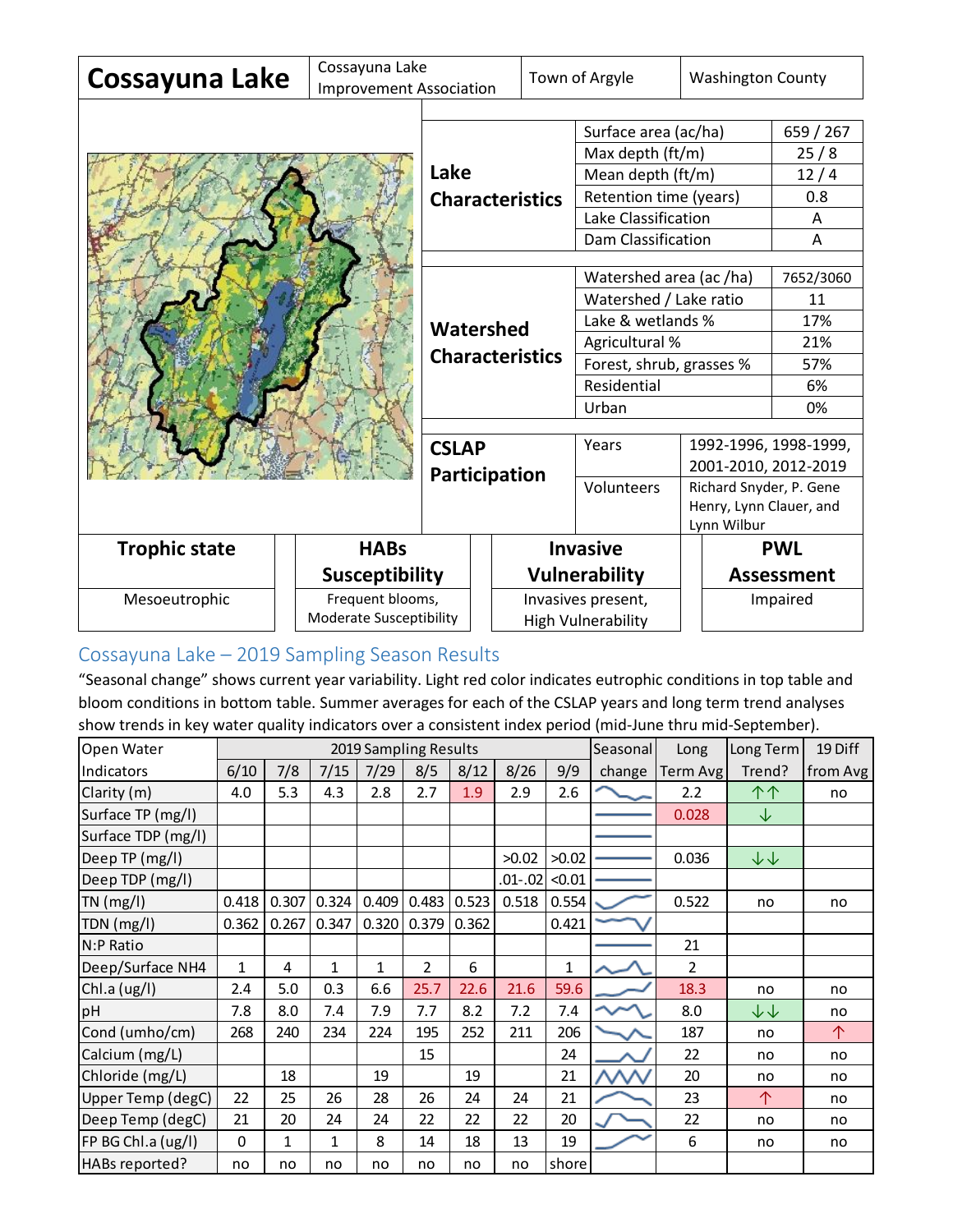#### **Shoreline bloom and HABs notifications**

| Date of first listing                  |                     | Date of last listing                                 |  |  |  |  |
|----------------------------------------|---------------------|------------------------------------------------------|--|--|--|--|
| 9/9/2019                               |                     | 9/9/2019                                             |  |  |  |  |
| <b>Shoreline HAB Sample Dates 2019</b> |                     |                                                      |  |  |  |  |
| <b>HAB Indicators</b>                  | <b>HAB</b> criteria | 9/9                                                  |  |  |  |  |
| <b>BGA</b>                             | 25 - 30 ug/L        | 2984.4                                               |  |  |  |  |
| Microcystin                            | $20 \text{ ug/L}$   | 31.2                                                 |  |  |  |  |
| Microscopy                             | Dominant            | Microcystis,<br>Dolichospermum,<br>Anabaena, Lyngbya |  |  |  |  |

#### **HABs Status** Open water Algae Shoreline Algae





#### **Intern Profiles**







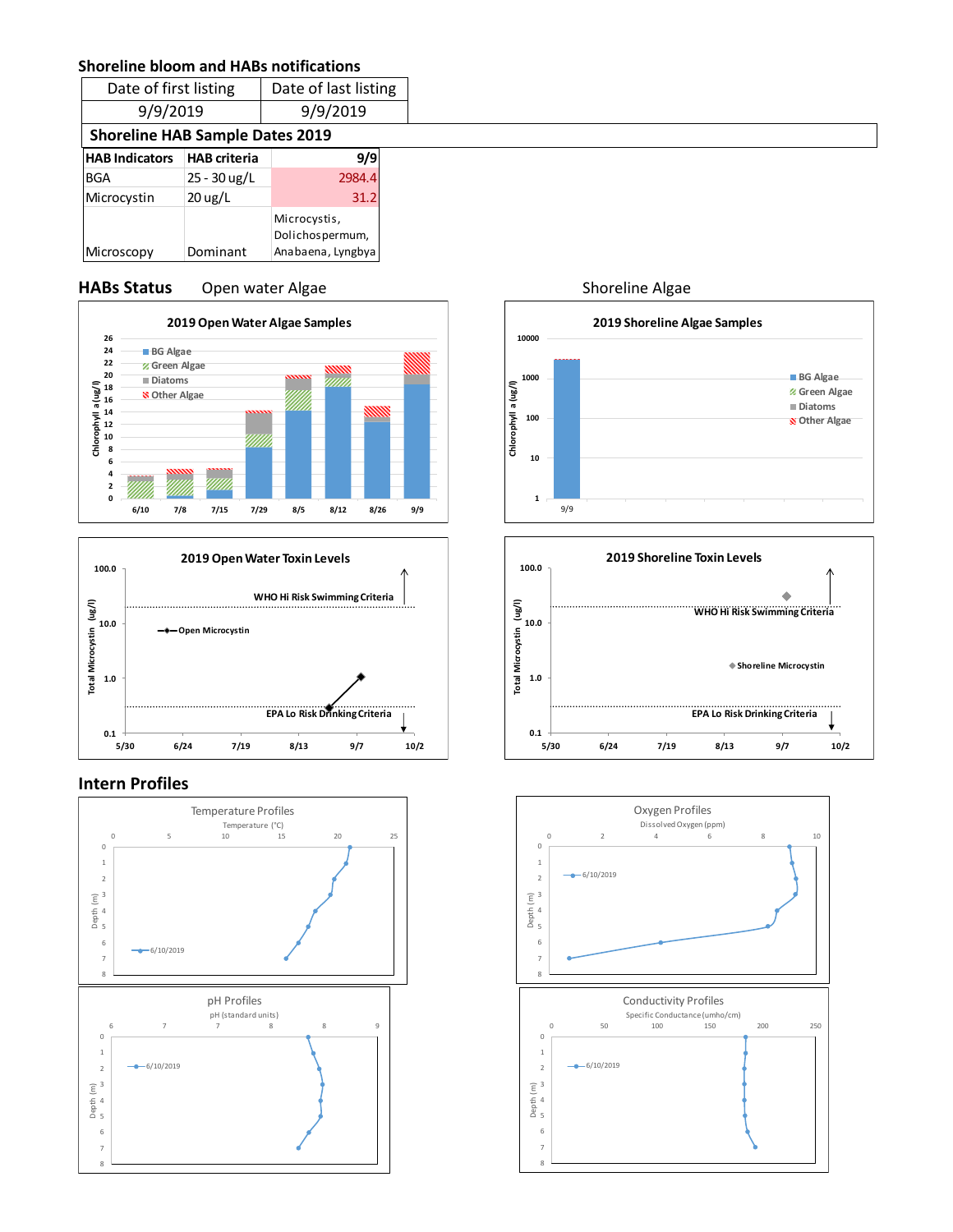## Cossayuna Lake – Long-Term Trend Analysis



#### Surface Phosphorus



#### Nitrogen



















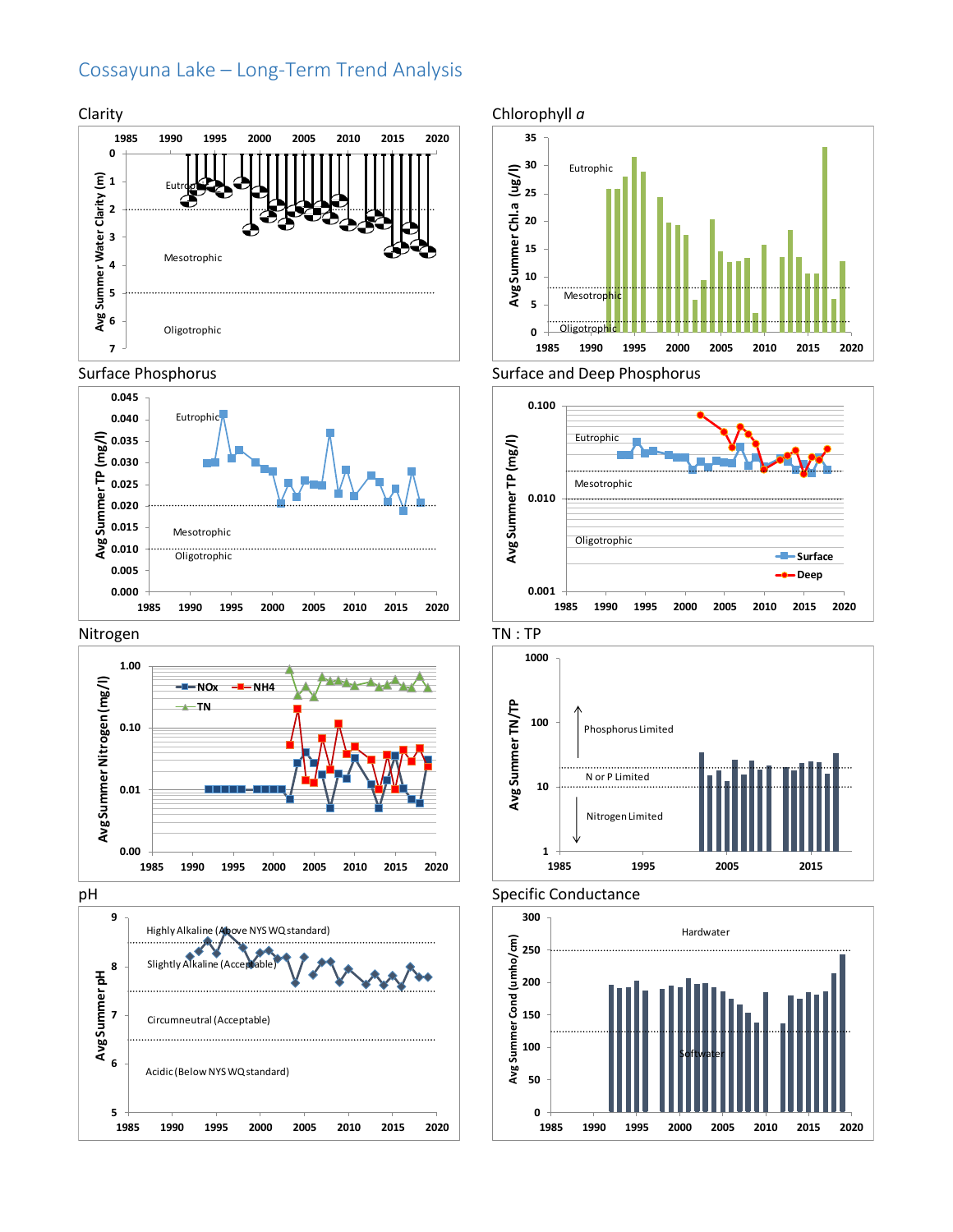







## Cossayuna Lake – In-Season Analysis

Unfavorable / Dense Weeds

#### In Season Water Clarity

**Clarity**

**Plant Coverage -0-** Recreation



#### In Season Water Temperature

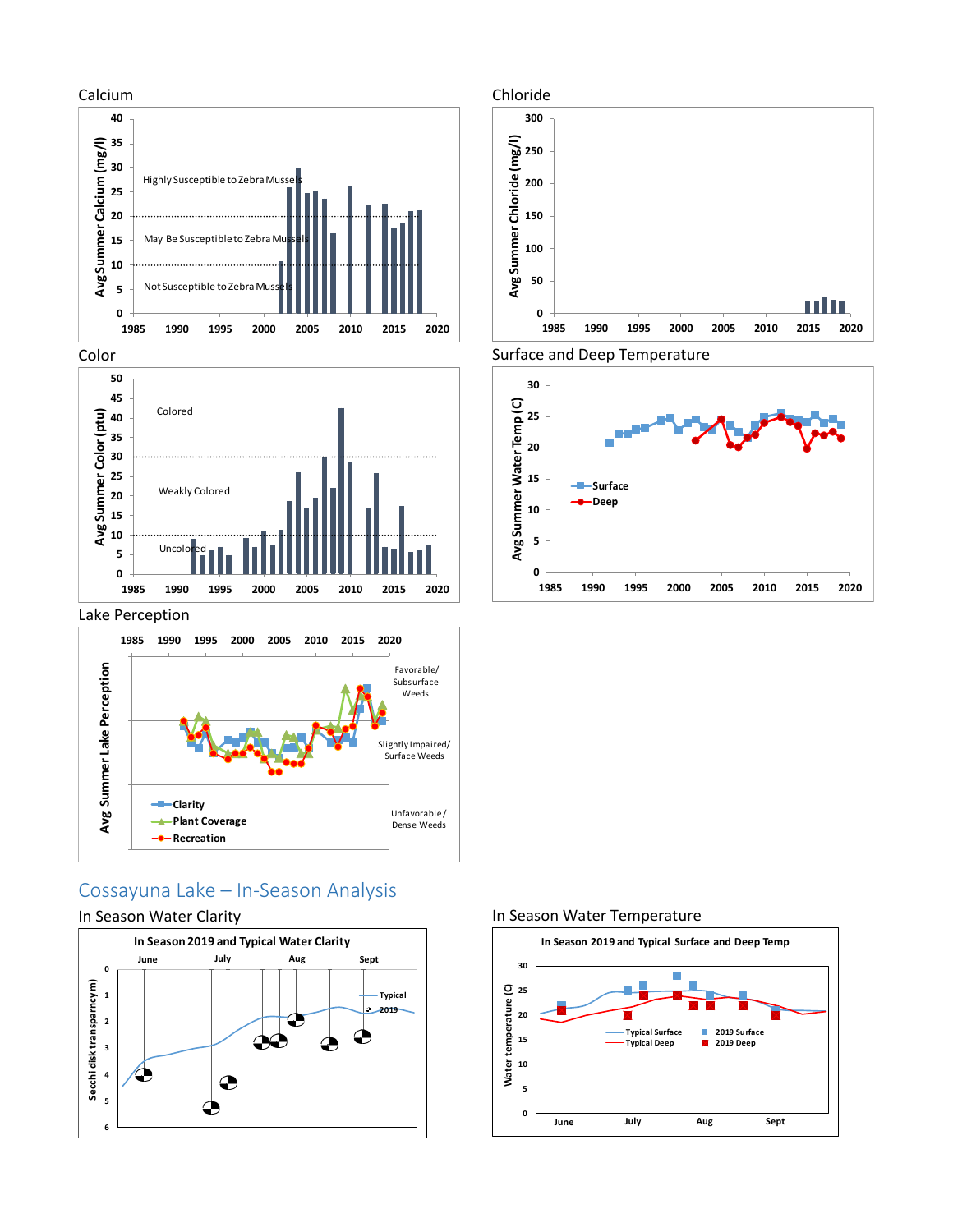## Cossayuna Lake – Lake Scorecard

| <b>Water Quality Indicators</b> |               | <b>Average Year</b> | 2019               |  |
|---------------------------------|---------------|---------------------|--------------------|--|
|                                 | Phosphorus    | <b>Eutrophic</b>    |                    |  |
| Trophic Status                  | Chlorophyll A | <b>Eutrophic</b>    | <b>Eutrophic</b>   |  |
|                                 | Secchi        | <b>Mesotrophic</b>  | <b>Mesotrophic</b> |  |
| <b>Aquatic Invasive Species</b> |               | <b>Present</b>      |                    |  |
| Lake Perception                 |               | Fair                | Fair               |  |
| Harmful Algal Blooms            |               | Poor                | Poor               |  |
| Open Water Algae Levels         |               | Fair                | Fair               |  |

## Water Quality Assessments

The Waterbody Inventory/Priority Waterbodies List (WI/PWL) is a statewide inventory of New York's water resources that is used to track a waters ability to support its' best use(s), identify pollutant(s) causing impairment of best use(s), and follow the status of restoration, protection and other water quality activities and efforts. Data collected through CSLAP contributes to the WI/PWL. In order to be included as an assessment unit in the WI/PWL, a lake, pond, or reservoir must be at least 6.4 acres in size.

To view current water quality assessment results:

- <sup>o</sup> Visit<https://www.dec.ny.gov/pubs/109457.html> follow the link to launch the DECinfo Locator
- $\circ$  Search for waterbody name, address or nearby landmark in the search tool at the top of the left banner
- <sup>o</sup> Click and Expand the 'DEC Information Layers' tab of the left banner
- Click and expand the 'Environmental Monitoring' tab of the left banner
- <sup>o</sup> Check the 'Lakes and Reservoirs' layer
- Click on the waterbody of interest in the map view to display a pop-up with more information about the waterbody
- $\circ$  Follow the 'Fact Sheet' link in the pop-up to learn more about the current use assessment of the waterbody

# Lake Stewardship Actions

Individual stewardship activities can help improve water quality: maintain your septic system, reduce fertilizer use, grow a buffer of native plants next to the lake shore, and reduce shoreline erosion and runoff into the lake. Visiting boats should be inspected to prevent the spread of invasive species, and continued community education about and monitoring for invasive species is recommended. Routine education about algae and harmful algal blooms (HABs) within your lake community is recommended; to learn more about HABs and see examples of HABs visit [http://www.dec.ny.gov/chemical/81962.html.](http://www.dec.ny.gov/chemical/81962.html) Occurrences of HABs can be reported to NYSDEC. For more information on keeping New York waters clean, visit [http://www.dec.ny.gov/public/43661.html.](http://www.dec.ny.gov/public/43661.html)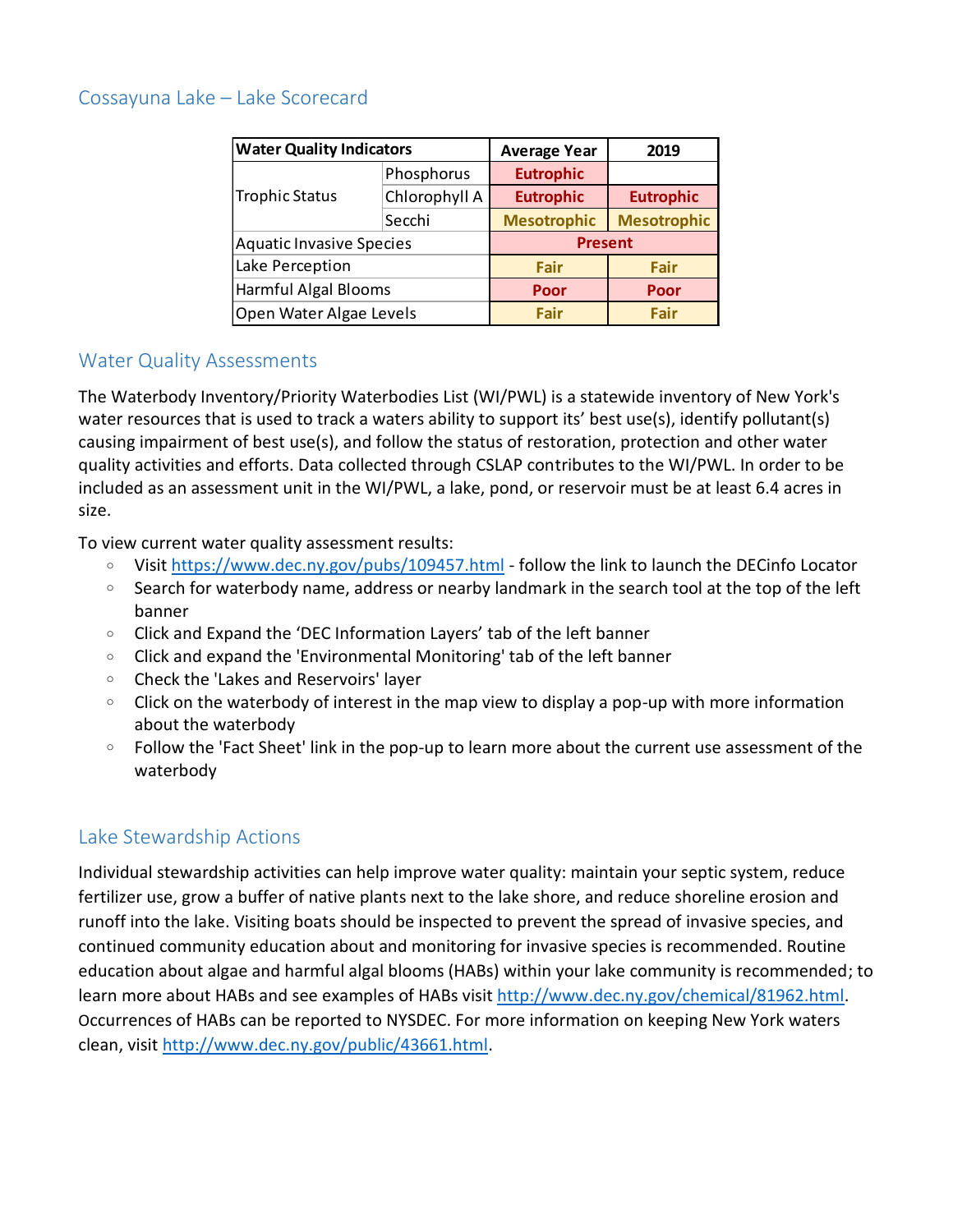## Cossayuna Lake - 2019 Lake Summary

#### **Q. What is the condition of the lake?**

**A.** Cossayuna Lake continues to be mesoeutrophic, or moderately to highly productive, based on moderate water clarity, high algae levels (chlorophyll a), and high nutrient (phosphorus) levels. Soluble nutrients were analyzed again 2019. Most of the nitrogen in the lake is soluble, indicating a potential for more algae growth. The lake has slightly alkaline, intermediate hardness water, low water color, and moderately low nitrogen levels.

#### **Q. How did 2019 compare to previous years?**

**A.** Specific conductance readings were higher than normal in 2019. Each of the other water quality indicators was close to normal in 2019.

#### **Q. How does this lake compare to other nearby lakes?**

**A.** Compared to other nearby lakes, Cossayuna Lake usually has higher pH, conductivity, calcium levels, and chloride levels. Cossayuna Lake usually has similar water quality assessments, similar recreational assessments, and similar aquatic plant coverage.

### **Q. Are there any (statistically significant) trends?**

**A.** Since 1992, water clarity has increased significantly, surface water temperatures have increased slightly, deep phosphorus and pH have decreased significantly, and surface phosphorus has decreased slightly.

#### **Q. Has the lake experienced harmful algal blooms (HABs)?**

**A.** Water quality conditions generally indicate a moderate susceptibility to blooms, with frequent blooms along the shoreline or in the open water. The open water algal community in the lake is usually comprised of intermediate cyanobacteria levels. This community is dominated by *Anabaena*. Typically, open water algae levels are high. Overall open water toxin levels are consistently below recreational levels of concern. Shoreline blooms have previously been documented in the lake, comprised primarily of cyanobacteria dominated by *Lyngbya*. The shoreline algal community typically exhibits high toxin levels.

In 2019, overall algae levels were high, with cyanobacteria the most common taxa in open water samples, and with high cyanobacteria levels. Open water toxin levels were at times low but detectable in 2019. Shoreline blooms in 2019 were documented in the lake, comprised primarily of cyanobacteria with high toxin levels. The most common taxa were *Microcystis.*

### **Q. Have any aquatic invasive species (AIS) been reported?**

**A.** There is at least one invasive plant reported or present at Cossayuna Lake. Invasive species reported in the lake include Eurasian watermilfoil; Curly leafed pondweed; water chestnut; and brittle naiad. Zebra mussels has been reported in Cossayuna Lake. Cossayuna Lake has high vulnerability for new invasives, based on calcium levels.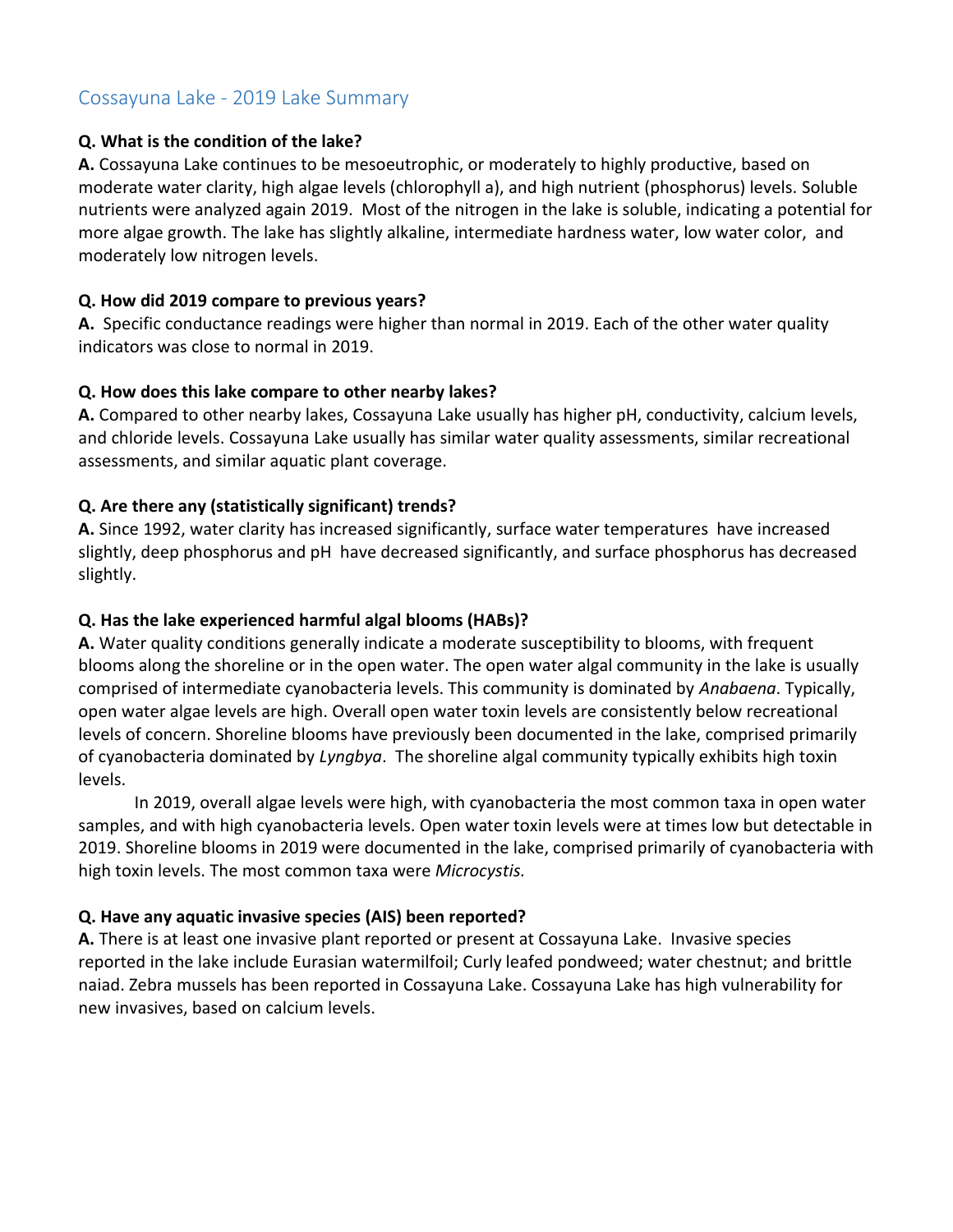# How to Read the Report

This guide provides a description of the CSLAP report by section and a glossary. The sampling site is indicated in the header for lakes with more than one routine sampling site.

## **Physical Characteristics influence lake quality:**

- Surface area is the lake's surface in acres and hectares.
- Max depth is the water depth measured at the deepest part of the lake in feet and meters.
- Mean depth is either known from lake bathymetry or is 0.46 of the maximum depth.
- Retention time is the time it takes for water to pass through a lake in years. This indicates the influence of the watershed on lake conditions.
- Lake classification describes the "best uses" for this lake. Class AA, AAspec, and A lakes may be used as sources of potable water. Class B lakes are suitable for contact recreational activities, like swimming. Class C lakes are suitable for non-contact recreational activities, including fishing, although they may still support swimming. The addition of a T or TS to any of these classes indicates the ability of a lake to support trout populations and/or trout spawning.
- Dam classification defines the hazard class of a dam. Class A, B, C, and D dams are defined as low, intermediate, high, or negligible/no hazard dams in that order. "0" indicates that no class has been assigned to a particular dam, or that no dam exists.

### **Watershed characteristics influence lake water quality:**

- Watershed area in acres and hectares
- Land use data come from the most recent (2011) US Geological Survey National Land Use Cover dataset

**CSLAP Participation** lists the sampling years and the current year volunteers.

### **Key lake status indicators summarize lake conditions:**

- Trophic state of a lake refers to its nutrient loading and productivity, measured by phosphorus, algae, and clarity. An oligotrophic lake has low nutrient and algae levels (low productivity) and high clarity while a eutrophic lake has high nutrient and algae levels (high productivity) and low clarity. Mesotrophic lakes fall in the middle.
- Harmful algal bloom susceptibility summarizes the available historical HAB data and indicates the potential for future HAB events.
- Invasive vulnerability indicates whether aquatic invasive species are found in this lake or in nearby lakes, indicating the potential for further introductions.
- Priority waterbody list (PWL) assessment is based on the assessment of use categories and summarized as fully supported, threatened, stressed, impaired, or precluded. Aesthetics and habitat are evaluated as good, fair, or poor. The cited PWL assessment reflects the "worst" assessment for the lake.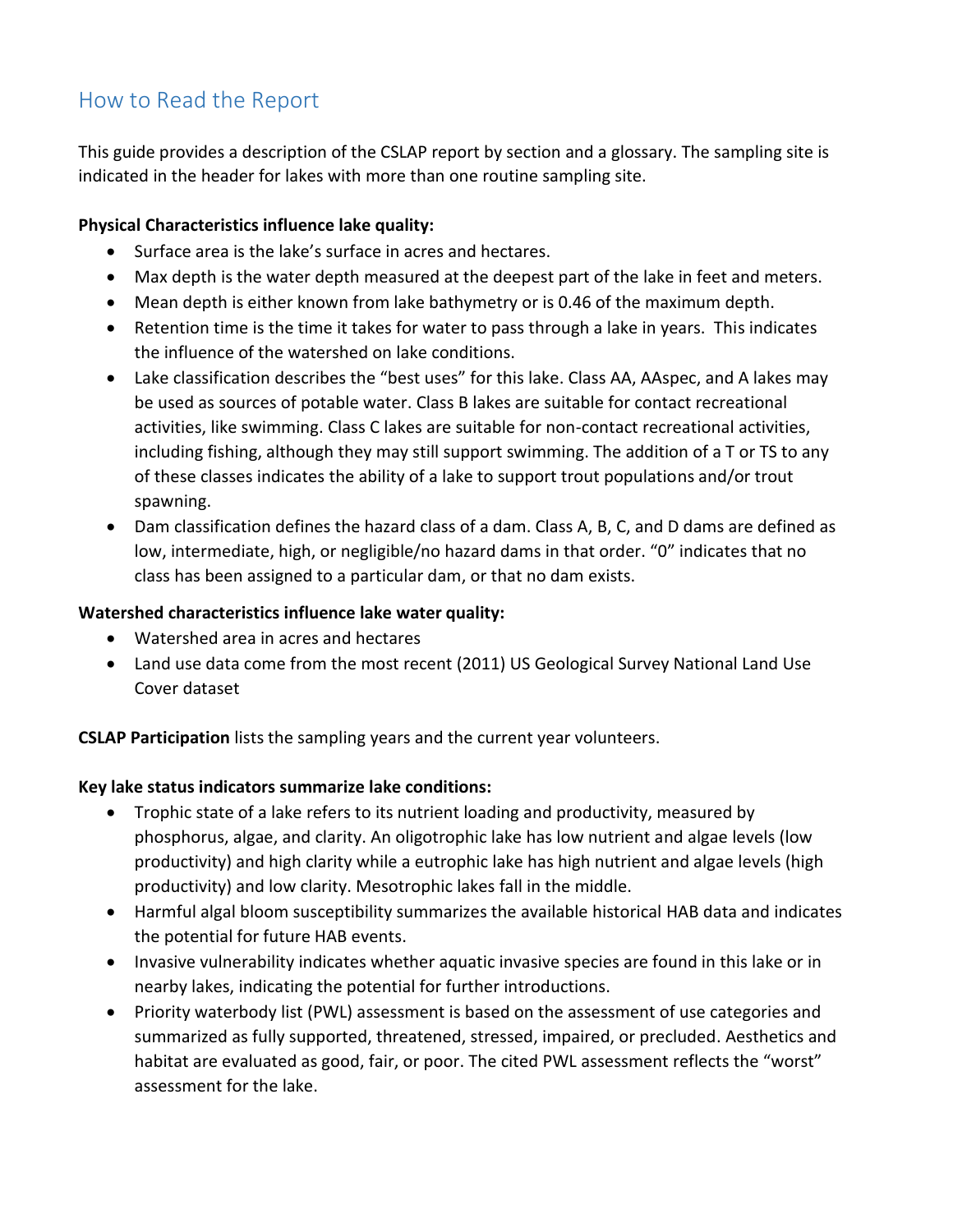#### **Current year sampling results**

- Results for each of the sampling sessions in the year are in tabular form. The seasonal change graphically shows the current year results. Red shading indicates eutrophic readings.
- HAB notification periods on the DEC website<http://www.dec.ny.gov/chemical/83310.html>
- Shoreline HAB sample dates and results. Samples are collected from the area that appears to have the worst bloom. Red shading indicates a confirmed HAB.
- HAB sample algae analysis. Algae types typically change during the season. These charts show the amount of the different types of algae found in each mid-lake or shoreline sample. Samples with high levels of BGA are HABs. The second set of charts show the level of toxins found in open water and shoreline samples compared to the World Health Organization (WHO) guidelines.
- If there are more than ten shoreline bloom samples collected in a year, bloom sample information is instead summarized by month (May-Oct.) as minimum, average, and maximum values for blue-green algae and microcystin.

**Long-Term Trend Analysis** puts the current year findings in context. Summer averages (mid-June thru mid-September) for each of the CSLAP years show trends in key water quality indicators. The graphs include relevant criteria (trophic categories, water quality standards, etc.) and boundaries separating these criteria.

**In-Season Analysis** shows water temperature and water clarity during the sampling season. These indicate seasonal changes and show the sample year results compared to the typical historical readings for those dates.

**The Lake Scorecard** represents key water quality indicator results for this lake in an easy-to-read format, comparing information from the current year and historical average of the CSLAP data. Indicators include (1) trophic status of phosphorus, chlorophyll (or algae) and secchi (or clarity); (2) presence or absence of aquatic invasive plants or animals; (3) lake user perception based on perceived physical condition and recreational suitability of the lake; (4) harmful algal bloom samples or reports; and (5) algae levels in the open water of routinely sampled sites.

**The Lake Summary** reviews and encapsulates the data in the lake report, including comparisons to historical data from this lake, and results from nearby lakes.